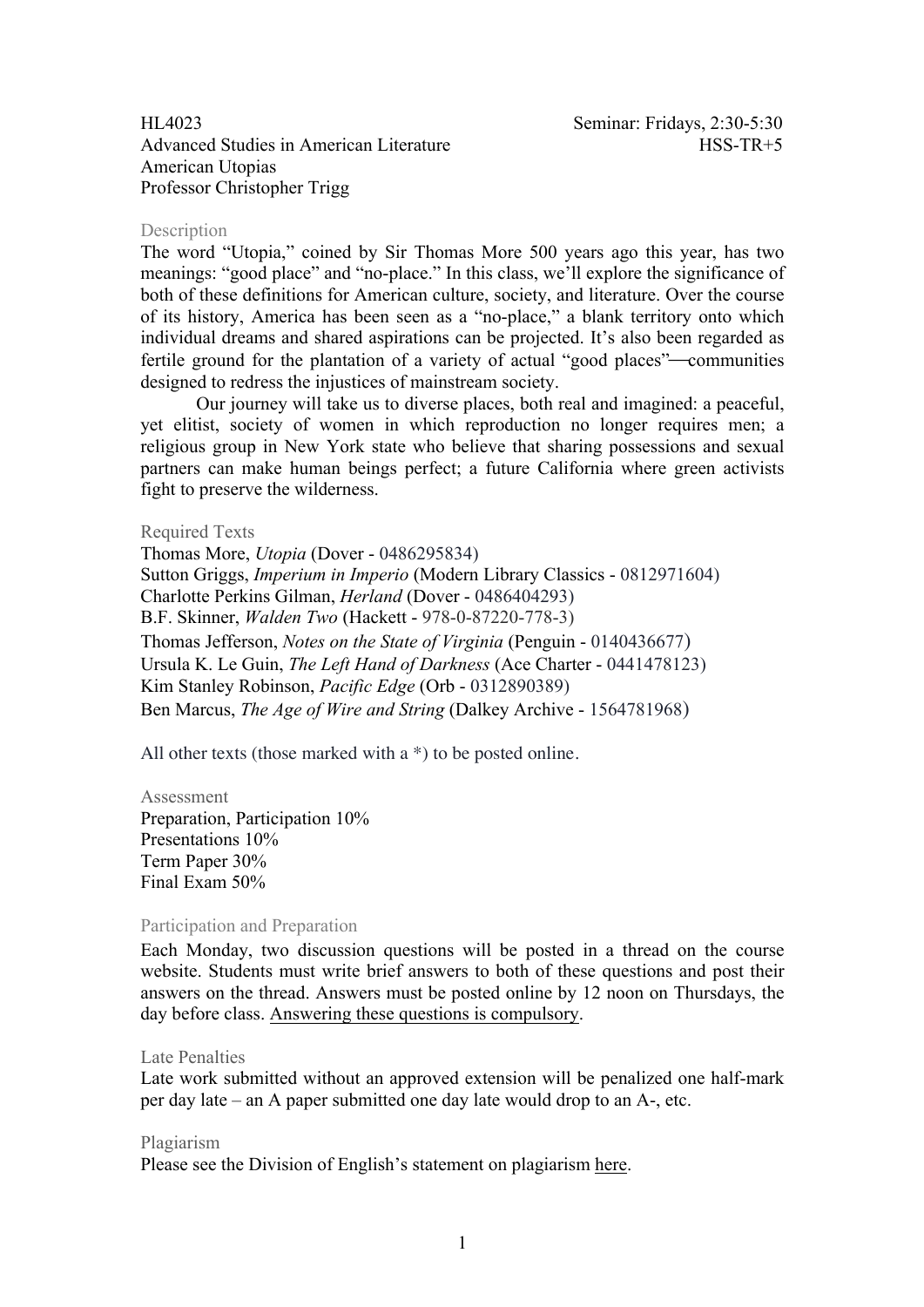Schedule 1.  $12^{th}$  August America and Utopia: New Worlds Thomas More, *Utopia*, part one

2.  $19^{th}$  August The Meaning of Utopia Thomas More, *Utopia*, part two Richard Rorty, "Private Irony and Liberal Hope"\*

Unit A: Social Utopias

3.  $26^{th}$  August "The Race Problem" Sutton E. Griggs, *Imperium in Imperio*

4. 2nd September A Feminist Utopia Charlotte Perkins Gilman, *Herland*

5. 9<sup>th</sup> September "A Social System that Really Works" B.F. Skinner, *Walden Two*

6.  $16<sup>th</sup>$  September The American Revolution Thomas Jefferson, "Declaration of Independence."\* ---, *Notes on the State of Virginia*

Unit B: Religious Utopias

7. 23rd September The Oneida Perfectionists Spencer Klaw, *Without Sin*\*

Recess ----------------------------------------------------------------------------------------------

8.  $7<sup>th</sup>$  October In-Class Workshop: Utopian Oregon Texts provided in class

9.  $14<sup>th</sup>$  October Scientology Lawrence Wright, "The Apostate"\* Paul Thomas Anderson, *The Master* (film screened in class)